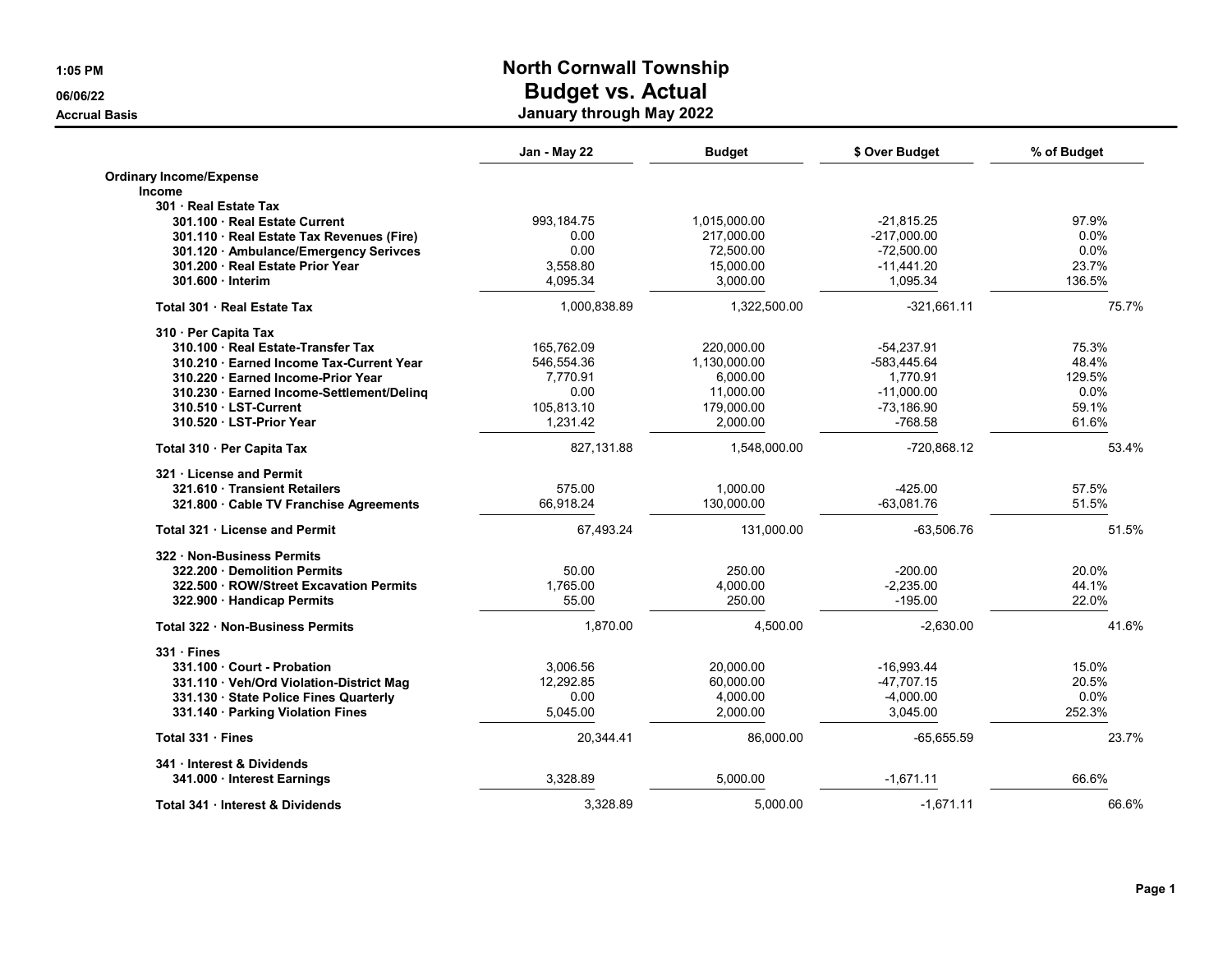|                                                                    | Jan - May 22 | Budget     | \$ Over Budget | % of Budget |
|--------------------------------------------------------------------|--------------|------------|----------------|-------------|
| 342 · Rents & Royalties<br>342.530 Cell Tower Rental-ATC-SS Summit | 11,438.80    | 25,000.00  | $-13,561.20$   | 45.8%       |
| Total 342 · Rents & Royalties                                      | 11,438.80    | 25,000.00  | $-13,561.20$   | 45.8%       |
| 354 · State Capital & Oper Grants                                  |              |            |                |             |
| 354.020 · Public Safety                                            | 877.20       | 9,000.00   | $-8,122.80$    | 9.7%        |
| 354.150 · Recycling Performance/Act 101                            | 0.00         | 7,500.00   | $-7,500.00$    | 0.0%        |
| Total 354 · State Capital & Oper Grants                            | 877.20       | 16,500.00  | $-15,622.80$   | 5.3%        |
| 355 · State Shared Revenue & Entitle                               |              |            |                |             |
| 355.010 · Public Utility Comm. (PURTA)                             | 0.00         | 2,500.00   | $-2,500.00$    | 0.0%        |
| 355.040 · Alcoholic Beverage Tax                                   | 1,350.00     | 500.00     | 850.00         | 270.0%      |
| 355.050 · Municipal Pension Aid - Uniform                          | 0.00         | 78.782.00  | $-78.782.00$   | $0.0\%$     |
| 355.051 Municipal Penison Aid - NU                                 | 0.00         | 35,000.00  | $-35,000.00$   | 0.0%        |
| 355.070 · Foreign Fire Relief                                      | 0.00         | 45,000.00  | $-45,000.00$   | 0.0%        |
| Total 355 · State Shared Revenue & Entitle                         | 1,350.00     | 161,782.00 | $-160,432.00$  | 0.8%        |
| 357 · Local Gov't Capital & Operating                              |              |            |                |             |
| 357.030 Co. 329/Co. Liq. Fuels                                     | 0.00         | 8,500.00   | $-8,500.00$    | 0.0%        |
| Total 357 · Local Gov't Capital & Operating                        | 0.00         | 8,500.00   | $-8,500.00$    | 0.0%        |
| 361 Charges for Services                                           |              |            |                |             |
| 361.000 Charges for Admin Services                                 | 1,500.00     | 1.000.00   | 500.00         | 150.0%      |
| 361.100 · Admin & Legal Review Charges                             | 0.00         | 13,000.00  | $-13,000.00$   | 0.0%        |
| 361.300 · Subdivision/Land Dev App/Escrow                          | 4,860.00     | 10,000.00  | $-5,140.00$    | 48.6%       |
| 361.320 · Engineering Rev./Insp Fee                                | 16,331.05    | 35,000.00  | -18,668.95     | 46.7%       |
| 361.340 · Hearing Fees/ZHB, Cond Use                               | 0.00         | 1,500.00   | $-1,500.00$    | 0.0%        |
| 361.361 · Electric - Street Lights                                 | 0.00         | 1,000.00   | $-1,000.00$    | 0.0%        |
| 361.500 Maps & Publications                                        | 0.00         | 100.00     | $-100.00$      | 0.0%        |
| Total 361 · Charges for Services                                   | 22,691.05    | 61,600.00  | $-38,908.95$   | 36.8%       |
| 362 · Public Safety Charges                                        |              |            |                |             |
| 362.100 · Special Police Services                                  | 0.00         | 100.00     | $-100.00$      | 0.0%        |
| 362.102 Police OT Rev - DA-DTF                                     | 180.44       | 5,000.00   | $-4,819.56$    | 3.6%        |
| 362.103 · Equip/Train/Uniform/Weapons                              | 844.12       | 1,500.00   | $-655.88$      | 56.3%       |
| 362.110 · Police Reports                                           | 675.00       | 2.000.00   | $-1.325.00$    | 33.8%       |
| 362.111 · Health Ins - Police Emp Obligat                          | 2,629.23     | 8,000.00   | $-5,370.77$    | 32.9%       |
| 362.112 · Pension - Police EE Obligation                           | 15,095.27    | 43,000.00  | $-27,904.73$   | 35.1%       |
| 362.130 · Burglar Alarms                                           | 550.00       | 500.00     | 50.00          | 110.0%      |
| 362.131 Knox Box                                                   | 2,450.00     | 1,500.00   | 950.00         | 163.3%      |
| 362.400 · Code NOV, Inspections                                    | 730.50       | 5.000.00   | $-4.269.50$    | 14.6%       |
| 362.410 · Building Permit Fees                                     | 105.410.50   | 125.500.00 | $-20.089.50$   | 84.0%       |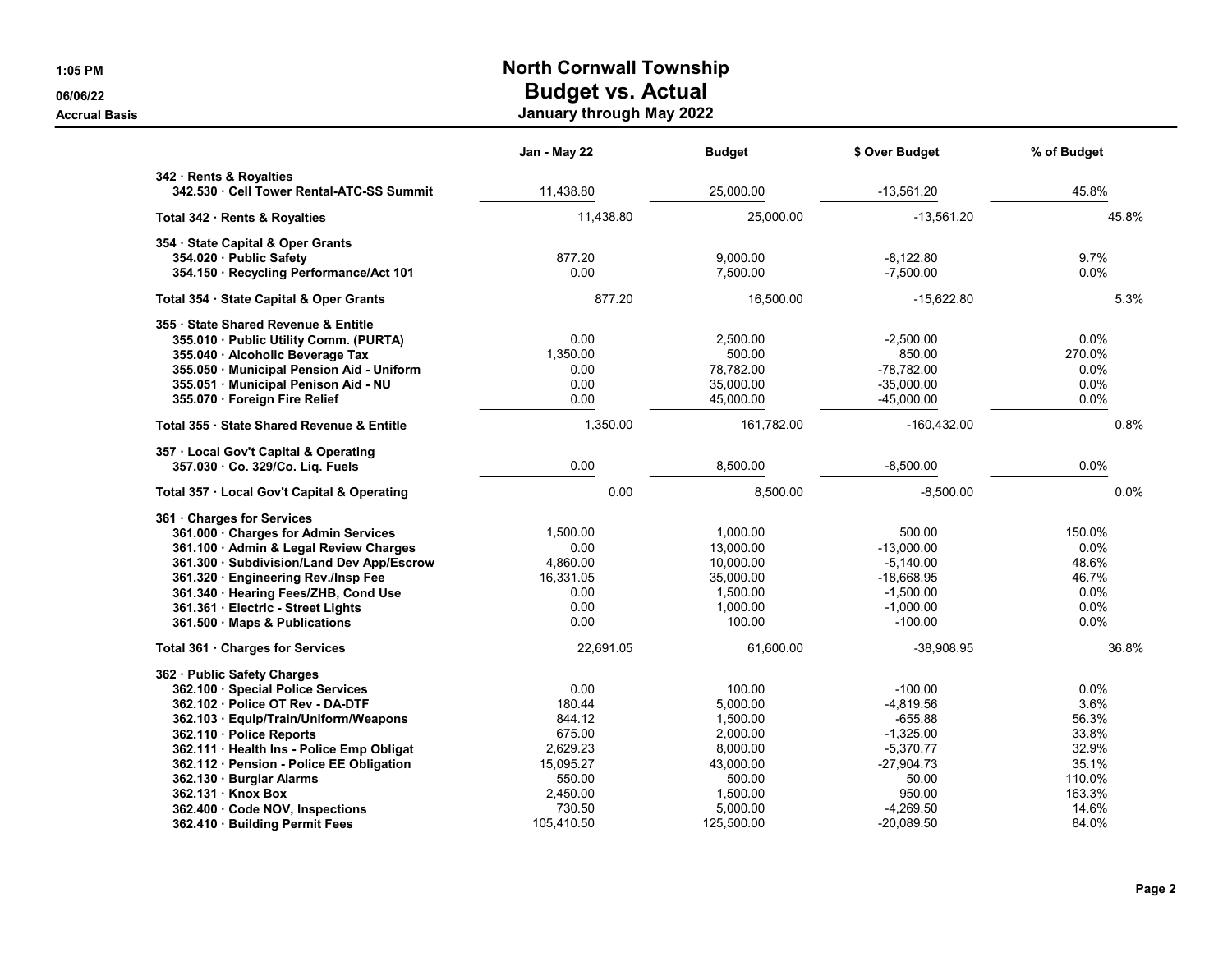|                                            | Jan - May 22 | <b>Budget</b> | \$ Over Budget | % of Budget |
|--------------------------------------------|--------------|---------------|----------------|-------------|
| 362.470 · Zoning Permit Fees               | 7,492.50     | 12,000.00     | $-4,507.50$    | 62.4%       |
| 362.500 · Property Damage-insurance Claim  | 3,590.00     | 1,000.00      | 2,590.00       | 359.0%      |
| Total 362 · Public Safety Charges          | 139,647.56   | 205,100.00    | $-65,452.44$   | 68.1%       |
| 363 · Stormwater                           |              |               |                |             |
| 363.100 · Stormwater -Management/Admin     | 0.00         | 20,608.00     | $-20,608.00$   | $0.0\%$     |
| 363.120 · Stormwater - Public Works Dept.  | 0.00         | 31,334.00     | $-31,334.00$   | $0.0\%$     |
| 363.130 Admin - Stormwater Office Rental   | 0.00         | 5,000.00      | $-5,000.00$    | 0.0%        |
| 363.140 · Admin SW engineer, educ, train   | 0.00         | 3,500.00      | $-3,500.00$    | $0.0\%$     |
| 363.210 Yard & Leaf Street Coll.           | 0.00         | 24,000.00     | $-24,000.00$   | 0.0%        |
| 363.220 · Street Vac Sweeper               | 0.00         | 2,800.00      | $-2,800.00$    | 0.0%        |
| Total 363 · Stormwater                     | 0.00         | 87,242.00     | $-87,242.00$   | 0.0%        |
| 364 · Sanitation/Recycling                 |              |               |                |             |
| 364.310 · Wastewater Management            | 0.00         | 29,060.00     | $-29,060.00$   | $0.0\%$     |
| 364.320 · Wastewater Staff Labor           | 0.00         | 35,734.00     | $-35,734.00$   | $0.0\%$     |
| 364.330 · Admin - Wastewater Office Rental | 0.00         | 5,000.00      | $-5,000.00$    | 0.0%        |
| 364.340 Admin - Wastewater PA 1            | 0.00         | 2,500.00      | $-2,500.00$    | 0.0%        |
| 364.510 · Sale of Recyclable Materials     | 710.90       | 300.00        | 410.90         | 237.0%      |
| 364.810 · Recycling Permit - NCT           | 1,905.00     | 6,500.00      | $-4,595.00$    | 29.3%       |
| 364.820 · Recycling Permit-South Lebanon   | 685.00       | 1,200.00      | $-515.00$      | 57.1%       |
| Total 364 · Sanitation/Recycling           | 3,300.90     | 80.294.00     | $-76,993.10$   | 4.1%        |
| 367 · Culture/Recreation                   |              |               |                |             |
| 367.100 Park and Recreation Fund           | 40.418.84    | 23,000.00     | 17,418.84      | 175.7%      |
| 367.130 Park Concessions or Pavilions      | 0.00         | 100.00        | $-100.00$      | 0.0%        |
| 367.150 · Park/Field Maintenance Fees      | 0.00         | 100.00        | $-100.00$      | $0.0\%$     |
| 367.151 Advertising/Sponsorship            | 0.00         | 1,000.00      | $-1,000.00$    | 0.0%        |
| Total 367 · Culture/Recreation             | 40,418.84    | 24,200.00     | 16,218.84      | 167.0%      |
| 386 · Sale of Property                     |              |               |                |             |
| 386.120 Developer Agreement Contrib        | 0.00         | 41,660.00     | $-41,660.00$   | 0.0%        |
| Total 386 · Sale of Property               | 0.00         | 41,660.00     | $-41,660.00$   | 0.0%        |
| 389 Other Unclassified Revenues            |              |               |                |             |
| 389.000 Other Misc. Unclass. Revenue       | 1.391.36     | 1.000.00      | 391.36         | 139.1%      |
| Total 389 · Other Unclassified Revenues    | 1.391.36     | 1.000.00      | 391.36         | 139.1%      |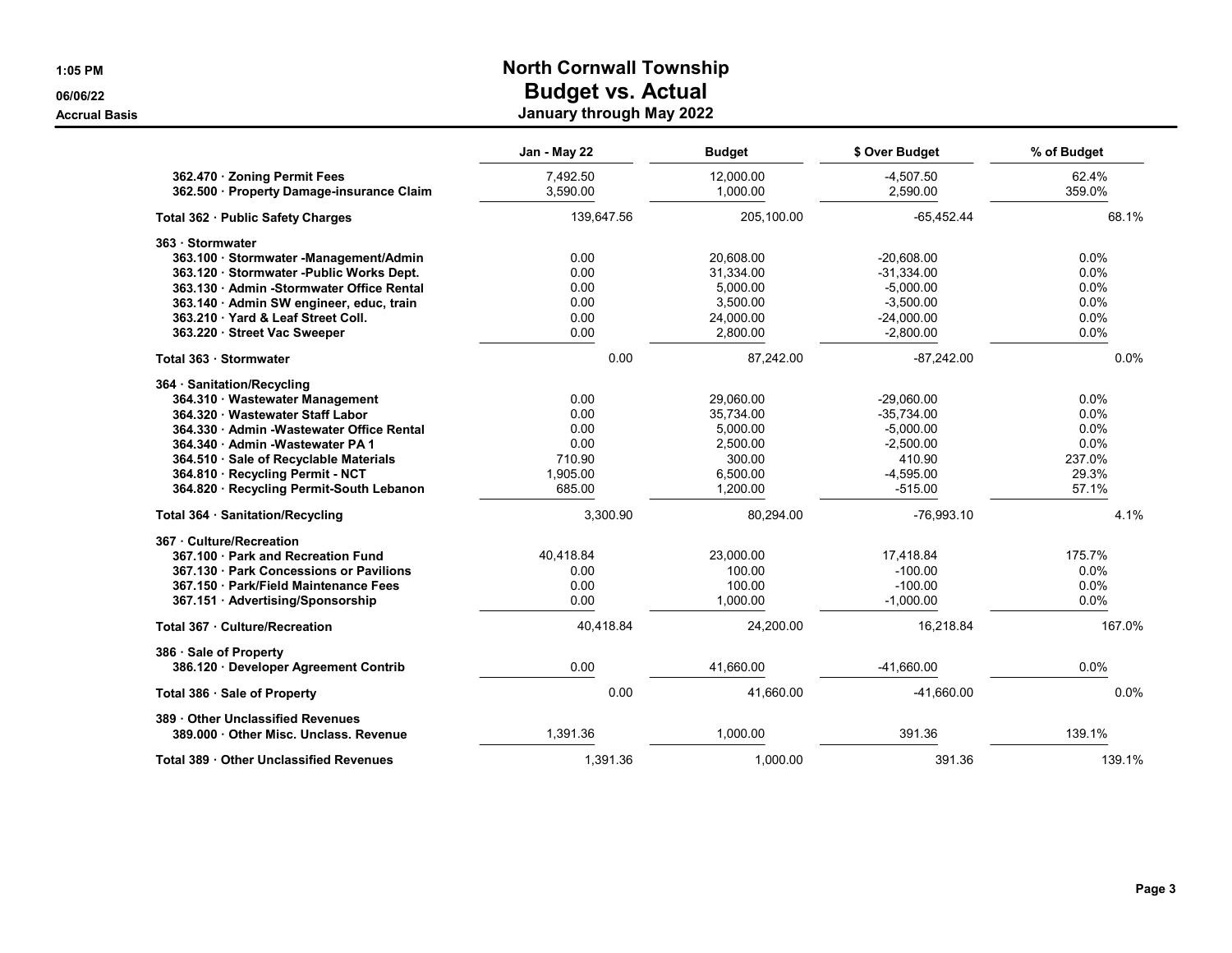|                                           | Jan - May 22 | <b>Budget</b> | \$ Over Budget | % of Budget |
|-------------------------------------------|--------------|---------------|----------------|-------------|
| 392 · Interfund Operating Transfers       |              |               |                |             |
| 392.200 Transfer from Capital Purchase    | 0.00         | 85.000.00     | $-85.000.00$   | 0.0%        |
| 392.500 Transfer from P&R Escrow Fund     | 0.00         | 166.000.00    | $-166.000.00$  | $0.0\%$     |
| Total 392 · Interfund Operating Transfers | 0.00         | 251,000.00    | $-251,000.00$  | $0.0\%$     |
| <b>Total Income</b>                       | 2.142.123.02 | 4,060,878.00  | -1.918.754.98  | 52.8%       |
| <b>Gross Profit</b>                       | 2,142,123.02 | 4,060,878.00  | -1,918,754.98  | 52.8%       |
| <b>Expense</b>                            |              |               |                |             |
| 400 Gen Government - Administrative       |              |               |                |             |
| 400.100 · Elected Officials               | 7,500.00     | 7,500.00      | 0.00           | 100.0%      |
| $400.110$ Manager                         | 24,076.27    | 62,657.00     | $-38,580.73$   | 38.4%       |
| 400.111 · Salary - Public Works Director  | 7,152.00     | 18,720.00     | $-11,568.00$   | 38.2%       |
| 400.112 · Salary - Permit/Zoning Admin    | 1,900.08     | 4,946.00      | $-3,045.92$    | 38.4%       |
| 400.113 · Salary - PT Financial Admin     | 9.261.62     | 25,157.00     | $-15,895.38$   | 36.8%       |
| 400.114 · Salary - PT Admin Assist 1      | 8.788.00     | 15,717.00     | $-6,929.00$    | 55.9%       |
| 400.115 · Salary - PT Admistrative Asst 2 | 344.25       | 14,200.00     | $-13,855.75$   | 2.4%        |
| 400.116 · Salary-Admin Office Manager     | 16,720.00    | 58,500.00     | -41,780.00     | 28.6%       |
| 400.145 O/T Wages                         | 0.00         | 200.00        | $-200.00$      | 0.0%        |
| 400.192 · FICA - SS/Medicare              | 9.005.97     | 27.500.00     | $-18.494.03$   | 32.7%       |
| 400.194 · Unemployment Compensation       | 0.00         | 2,400.00      | $-2,400.00$    | 0.0%        |
| 400.197 · NU Pension Plan Contribution    | 0.00         | 31,250.00     | $-31,250.00$   | 0.0%        |
| 400.198 ACT 457 Contributions             | 209.09       | 500.00        | $-290.91$      | 41.8%       |
| 400.199 Life Insurance                    | 131.40       | 200.00        | $-68.60$       | 65.7%       |
| 400.319 · Payroll Services                | 738.64       | 2,500.00      | $-1.761.36$    | 29.5%       |
| 400.331 Conventions/Travel                | 0.00         | 500.00        | $-500.00$      | 0.0%        |
| 400.341 Advertising                       | 2,556.76     | 5,000.00      | $-2,443.24$    | 51.1%       |
| 400.350 · Bond Comp. Ins.                 | 1,050.00     | 1.600.00      | $-550.00$      | 65.6%       |
| 400.354 · Worker's Comp - Admin Dept      | 193.22       | 500.00        | $-306.78$      | 38.6%       |
| 400.355 · Public Officials Liability      | 4,343.52     | 4,500.00      | $-156.48$      | 96.5%       |
| 400.356 · Umbrella Coverage               | 5,079.98     | 8,900.00      | $-3,820.02$    | 57.1%       |
| 400.357 Property                          | 4,117.11     | 9,200.00      | $-5,082.89$    | 44.8%       |
| 400.358 · General Liability               | 7,203.71     | 6,400.00      | 803.71         | 112.6%      |
| 400.359 Crime/Liability                   | 176.64       | 275.00        | $-98.36$       | 64.2%       |
| 400.420 · Dues, Subscription & Membership | 2,739.00     | 4,000.00      | $-1.261.00$    | 68.5%       |
| 400.460 · Meetings, Conf., Cont. Educ.    | 425.00       | 2,000.00      | $-1,575.00$    | 21.3%       |
| 400.960 · Health Insurance                | 9,400.35     | 27,000.00     | $-17,599.65$   | 34.8%       |
| 400.961 Medical Plan Deductibles          | 0.00         | 1,500.00      | $-1,500.00$    | $0.0\%$     |
| 400.962 Vision Insurance                  | 55.00        | 521.00        | $-466.00$      | 10.6%       |
| 400.963 Dental Insurance                  | 319.10       | 835.00        | $-515.90$      | 38.2%       |
| 400.964 · Reimbursable Healthcare Costs   | 5,227.24     | 9,500.00      | $-4,272.76$    | 55.0%       |
| Total 400 Gen Government - Administrative | 128.713.95   | 354.178.00    | $-225.464.05$  | 36.3%       |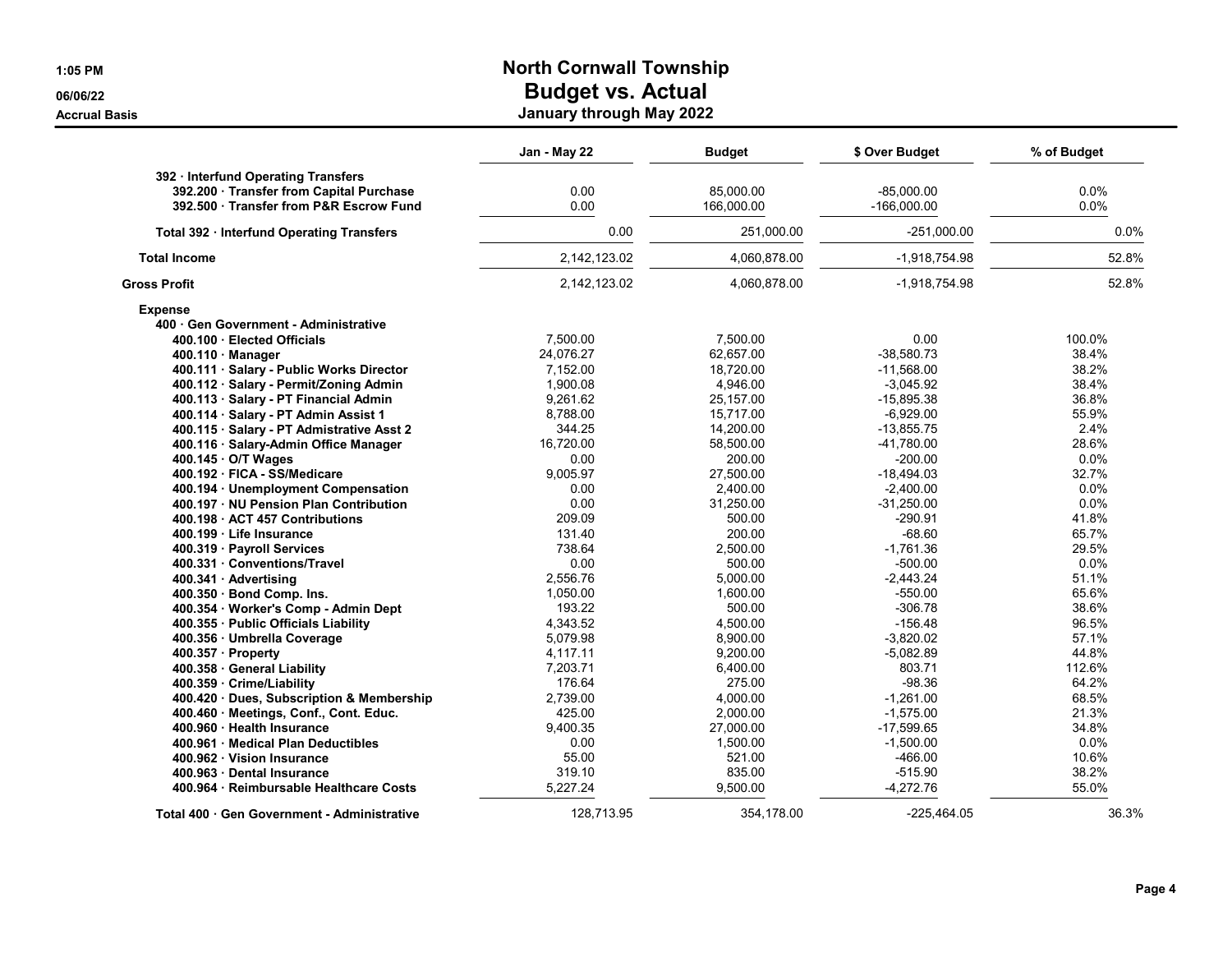| ٩ | л<br>н<br>ı<br>w |
|---|------------------|
|---|------------------|

|                                                                         | Jan - May 22     | <b>Budget</b> | \$ Over Budget | % of Budget |
|-------------------------------------------------------------------------|------------------|---------------|----------------|-------------|
| 402 Financial Administration                                            |                  |               |                |             |
| 402.310 Loan Closing Costs                                              | 0.00             | 10,000.00     | $-10,000.00$   | $0.0\%$     |
| 402.311 · Auditing/Accounting Services                                  | 9,470.00         | 7,750.00      | 1,720.00       | 122.2%      |
| 402.316 · Bank Service Charges<br>402.390 · Bank Service Charges/Checks | 430.55<br>433.73 | 2,500.00      | $-2,066.27$    | 17.3%       |
| Total 402 · Financial Administration                                    | 10,334.28        | 20,250.00     | $-9,915.72$    | 51.0%       |
| 403 Tax Collection                                                      |                  |               |                |             |
| 403.310 · Prof Service-Spec Legal (EIT)                                 | 0.00             | 500.00        | $-500.00$      | 0.0%        |
| 403.350 · Insurances & Bonding                                          | 807.00           |               |                |             |
| 403.450 Contracted Tax Collection Serv                                  | 0.00             | 2.700.00      | $-2.700.00$    | $0.0\%$     |
| Total 403 · Tax Collection                                              | 807.00           | 3,200.00      | $-2.393.00$    | 25.2%       |
| 404 · Solicitor/Legal Services                                          |                  |               |                |             |
| 404.310 Professional Service-Law                                        | 8,232.96         | 30,000.00     | -21,767.04     | 27.4%       |
| 404.311 ProSycLaw-Reimbursable                                          | 2.854.60         | 13,000.00     | $-10,145.40$   | 22.0%       |
| Total 404 · Solicitor/Legal Services                                    | 11.087.56        | 43.000.00     | $-31.912.44$   | 25.8%       |
| 406 Office Administration - General                                     |                  |               |                |             |
| 406.210 · Office Supplies                                               | 1,981.83         | 2,500.00      | $-518.17$      | 79.3%       |
| 406.213 · Computer/Printer/CopierSupplies                               | 309.72           | 500.00        | $-190.28$      | 61.9%       |
| 406.215 · Postage/Certified Mail                                        | 756.60           | 3,750.00      | $-2,993.40$    | 20.2%       |
| 406.342 · Printing - Educ/Pub/Newsletter                                | 1,321.00         | 8,000.00      | $-6,679.00$    | 16.5%       |
| 406.384 · Rental or Equip - Copier Lease                                | 1,799.09         | 4,750.00      | $-2,950.91$    | 37.9%       |
| 406.750 · Minor Equipment Purchases                                     | 0.00             | 2,000.00      | $-2,000.00$    | 0.0%        |
| Total 406 · Office Administration - General                             | 6,168.24         | 21,500.00     | $-15,331.76$   | 28.7%       |
| 407 · IT Computer Networking Services                                   |                  |               |                |             |
| 407.452 Contracted IT/Network/Maint Svc                                 | 1,548.00         | 9,000.00      | $-7,452.00$    | 17.2%       |
| 407.453 Contracted Web Design Svc                                       | 1,218.00         | 5,000.00      | $-3,782.00$    | 24.4%       |
| 407.454 EE Annual Office Licenses                                       | 3,603.85         | 5,500.00      | $-1,896.15$    | 65.5%       |
| 407.740 · Non-Contract Svcs/Minor Equip                                 | 0.00             | 250.00        | $-250.00$      | 0.0%        |
| 407.750 · Software/Hardware Major Equip                                 | 0.00             | 30,000.00     | $-30,000.00$   | 0.0%        |
| 407.751 · Camera Security System & Equip                                | 0.00             | 20,000.00     | $-20,000.00$   | 0.0%        |
| Total 407 · IT Computer Networking Services                             | 6,369.85         | 69,750.00     | $-63,380.15$   | 9.1%        |
| 408 · Engineering Services                                              |                  |               |                |             |
| 408.310 · Engineering - General Svc                                     | 2,438.25         | 10,000.00     | $-7,561.75$    | 24.4%       |
| 408.311 · Engineering-LDP/SW Plan Review                                | 46,595.93        | 35,000.00     | 11,595.93      | 133.1%      |
| 408.312 · Engineer-SALDO & Zoning Reviews                               | 0.00             | 2,000.00      | $-2,000.00$    | 0.0%        |
| 408.313 Enginr Svc - General Consult                                    | 14,071.29        | 35,000.00     | $-20,928.71$   | 40.2%       |
| Total 408 · Engineering Services                                        | 63.105.47        | 82.000.00     | $-18.894.53$   | 77.0%       |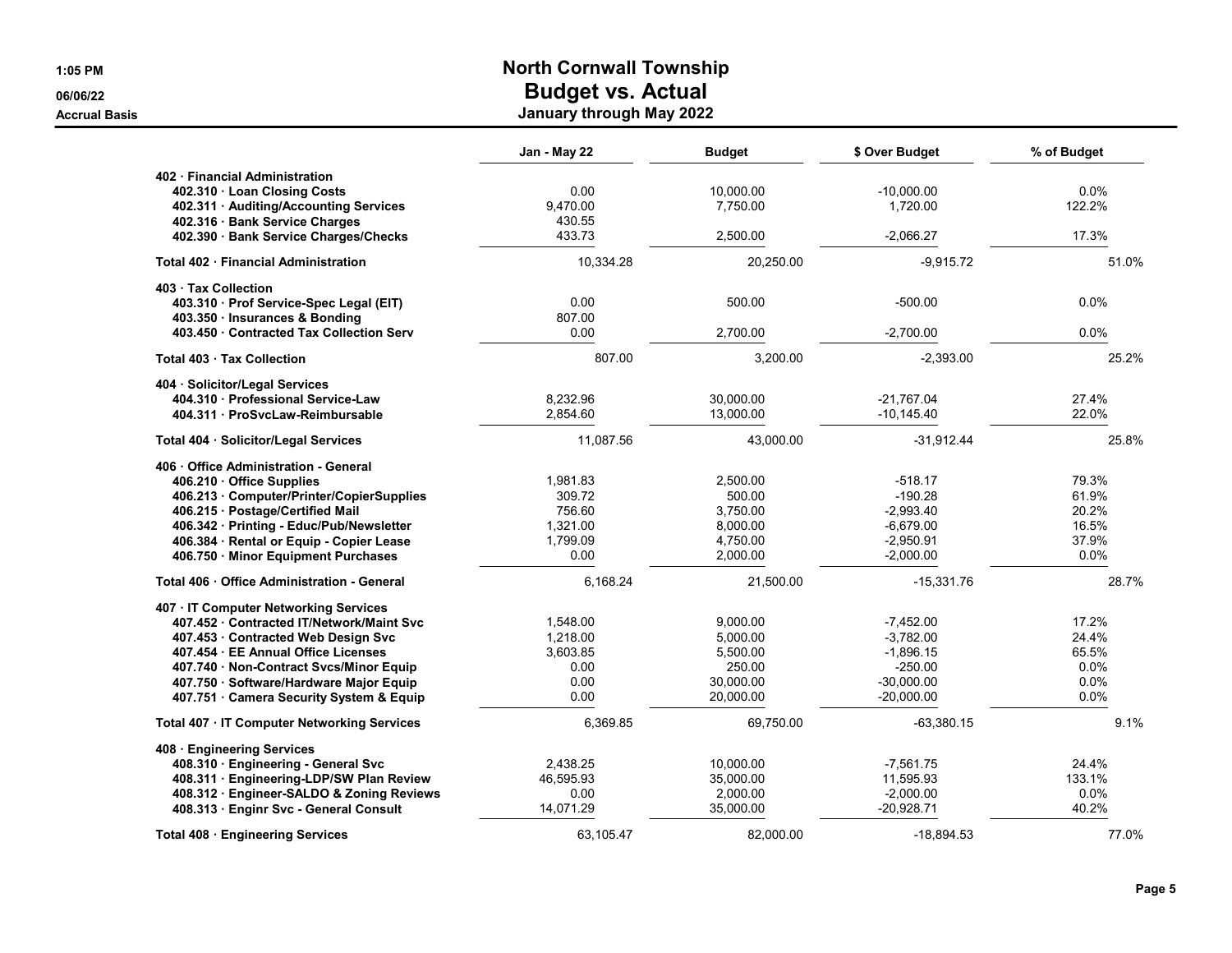|  | 1:05 PM |
|--|---------|
|  |         |

|                                           | Jan - May 22 | <b>Budget</b> | \$ Over Budget | % of Budget |
|-------------------------------------------|--------------|---------------|----------------|-------------|
|                                           |              |               |                |             |
| 409 General Government Buildings          | 269.16       | 600.00        | -330.84        | 44.9%       |
| 409.226 · Cleaning Supplies               | 84.72        |               | $-115.28$      |             |
| 409.236 · Building Maint. Supplies        |              | 200.00        |                | 42.4%       |
| 409.317 · Pro Svc - Janitorial            | 468.75       | 1,800.00      | $-1,331.25$    | 26.0%       |
| 409.318 · Pro. Contracted Svc Bldg/Ground | 3,785.34     | 3,000.00      | 785.34         | 126.2%      |
| 409.321 · Telephones/Monthly Charges      | 325.00       | 2,300.00      | $-1,975.00$    | 14.1%       |
| 409.324 · Wireless Phones-Monthly Charges | 100.15       | 1,500.00      | $-1,399.85$    | 6.7%        |
| 409.325 · Internet Fees-Monthly Charges   | 564.82       | 1,000.00      | $-435.18$      | 56.5%       |
| 409.361 · Electric Monthly Charges        | 309.94       | 2,500.00      | $-2,190.06$    | 12.4%       |
| 409.362 · Gas - Monthly Charges           | 3,063.00     | 2,000.00      | 1,063.00       | 153.2%      |
| 409.364 · Sewer - Quarterly Charges       | 28.74        | 200.00        | $-171.26$      | 14.4%       |
| 409.367 · Garbage-Trash Removal Charges   | 118.73       | 450.00        | $-331.27$      | 26.4%       |
| 409.372 · Repair & Maint (Non-Bldg)       | 77.87        | 750.00        | $-672.13$      | 10.4%       |
| 409.610 · Constr/Bldg Improvements        | 0.00         | 750.00        | $-750.00$      | 0.0%        |
| 409.740 · Capital Purchase                | 74,070.84    | 55,000.00     | 19,070.84      | 134.7%      |
| 409.741 · Phone System Equipment          | 0.00         | 10.000.00     | $-10.000.00$   | 0.0%        |
| 409.750 · LDP - Engineering               | 11,809.91    | 18,000.00     | $-6,190.09$    | 65.6%       |
| 409.751 · Project - Supervision Agreement | 54,069.48    | 107,000.00    | $-52,930.52$   | 50.5%       |
| 409.752 · Final Site & Admin Bldg Constr  | 2,671.37     | 0.00          | 2,671.37       | 100.0%      |
| Total 409 · General Government Buildings  | 151,817.82   | 207,050.00    | $-55,232.18$   | 73.3%       |
| 410 · Police                              |              |               |                |             |
| 410.110 · Chief's Salary                  | 36.946.16    | 110.000.00    | $-73,053.84$   | 33.6%       |
| 410.111 · Sergeant's Salary               | 8,902.19     | 110,500.00    | $-101,597.81$  | 8.1%        |
| 410.112 Corporal's Salary                 | 43,116.25    | 108,000.00    | $-64,883.75$   | 39.9%       |
| 410.113 Officers' Salary                  | 252.764.34   | 620,000.00    | $-367,235.66$  | 40.8%       |
| 410.114 Officers Overtime                 | 6,449.58     | 55,000.00     | $-48,550.42$   | 11.7%       |
| 410.117 · Secretary Salary                | 15,782.00    | 38,000.00     | $-22,218.00$   | 41.5%       |
| 410.190 Continued Education Credit        | 0.00         | 1,000.00      | $-1,000.00$    | 0.0%        |
| 410.191 Uniform Maintenance Allowance     | 400.00       | 2,200.00      | $-1,800.00$    | 18.2%       |
| 410.192 FICA-SS/Medicare                  | 27,218.31    | 79,000.00     | -51,781.69     | 34.5%       |
| 410.193 OT Social Security                | 493.05       | 6,000.00      | $-5,506.95$    | 8.2%        |
| 410.194 · Unemployment Compensation       | 0.00         | 4,000.00      | $-4,000.00$    | 0.0%        |
| 410.197 · Uniform Pension Plan Contrib    | 28,479.10    | 242,495.00    | $-214,015.90$  | 11.7%       |
| 410.198 Act 457 Contribution              | 382.13       | 800.00        | $-417.87$      | 47.8%       |
| 410.199 · Life Insurances                 | 558.36       | 2,000.00      | $-1,441.64$    | 27.9%       |
| 410.211 · Paper Products - Janitorial     | 0.00         | 250.00        | $-250.00$      | 0.0%        |
| 410.213 Computer/Printer/Copier Supp.     | 0.00         | 500.00        | $-500.00$      | 0.0%        |
|                                           | 384.29       | 400.00        | $-15.71$       | 96.1%       |
| 410.215 · Postage/Certified Mail          | 3,673.97     | 9,000.00      | $-5,326.03$    | 40.8%       |
| 410.220 · Operating Supplies/Expense      |              |               |                |             |
| 410.224 Medicines/Medical Supplies        | 0.00         | 500.00        | $-500.00$      | 0.0%        |
| 410.231 Gas Purchase                      | 5,558.42     | 11,000.00     | $-5,441.58$    | 50.5%       |
| 410.238 · Equip, Training, Uniforms       | 11,098.68    | 4,000.00      | 7,098.68       | 277.5%      |
| 410.241 Community Policing                | 0.00         | 500.00        | $-500.00$      | 0.0%        |
| 410.242 · Fire Police Operating Supplies  | 0.00         | 1,500.00      | $-1,500.00$    | 0.0%        |
| 410.252 · Office Equip repairs/maint.     | 0.00         | 300.00        | $-300.00$      | 0.0%        |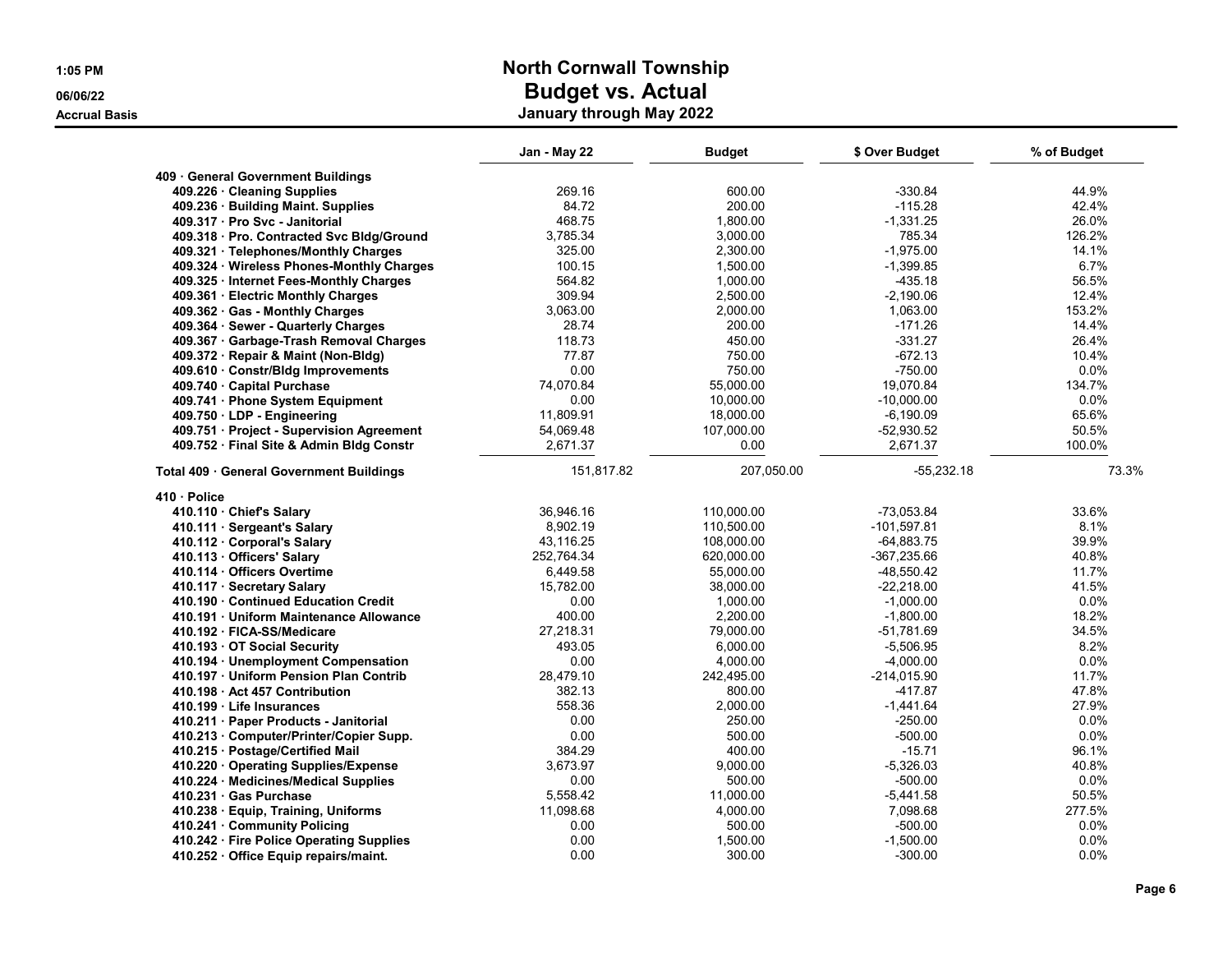|                                           | Jan - May 22 | <b>Budget</b> | \$ Over Budget    | % of Budget |
|-------------------------------------------|--------------|---------------|-------------------|-------------|
| 410.260 Minor Equip Maintenance           | 146.50       | 500.00        | $-353.50$         | 29.3%       |
| 410.310 · Legal Services                  | 38,292.50    | 30,000.00     | 8,292.50          | 127.6%      |
| 410.317 · Pro Svc - Janitorial            | 500.00       | 1,800.00      | $-1,300.00$       | 27.8%       |
| 410.318 · Pro Svcs - Bldg & Grounds       | 1,694.53     | 3,000.00      | $-1,305.47$       | 56.5%       |
| 410.319 · Payroll Services                | 738.58       | 2,500.00      | $-1,761.42$       | 29.5%       |
| 410.321 · Telephone/Monthly Charges       | 325.00       | 2,300.00      | $-1,975.00$       | 14.1%       |
| 410.324 · Wireless Phones/Cells           | 425.64       | 2,000.00      | $-1,574.36$       | 21.3%       |
| 410.325 · Internet Fees/Montly Charge     | 564.81       | 1,000.00      | $-435.19$         | 56.5%       |
| 410.327 · Radio Maintenance               | 42.12        | 1,500.00      | $-1,457.88$       | 2.8%        |
| 410.340 Law Literature                    | 981.22       | 1,500.00      | $-518.78$         | 65.4%       |
| 410.341 Advertising                       | 885.25       | 300.00        | 585.25            | 295.1%      |
| 410.354 · Workers Comp                    | 18,036.28    | 54,000.00     | $-35,963.72$      | 33.4%       |
| 410.355 · Insurance - Auto                | 4,580.88     | 5,500.00      | $-919.12$         | 83.3%       |
| 410.356 · Insurance - Equipment Floater   | 1,232.82     | 2,000.00      | $-767.18$         | 61.6%       |
| 410.357 · Insurance - Police Liabilitly   | 4,472.10     | 9,200.00      | $-4,727.90$       | 48.6%       |
| 410.358 · Insurance - PA Law, Act 477     | 4,996.32     | 11,600.00     | $-6,603.68$       | 43.1%       |
| 410.361 · Electric Monthly Charges        | 209.69       | 2,500.00      | $-2.290.31$       | 8.4%        |
| 410.362 · UGI Monthly Charges             | 323.12       | 2,000.00      | $-1,676.88$       | 16.2%       |
| 410.364 · Sewer Quarterly Charges         | 28.74        | 200.00        | $-171.26$         | 14.4%       |
| 410.367 · Garbage Refuse Removal          | 118.73       | 450.00        | $-331.27$         | 26.4%       |
| 410.373 · Repair&Main Building            | 0.00         | 500.00        | $-500.00$         | 0.0%        |
| 410.384 · Rental of Equip - Copier Lease  | 994.20       | 3,000.00      | $-2,005.80$       | 33.1%       |
| 410.420 Dues & Subscriptions              | 500.00       | 300.00        | 200.00            | 166.7%      |
| 410.450 Computer Support/Service Cont     | 2,188.00     | 15,000.00     | $-12,812.00$      | 14.6%       |
| 410.451 · R&M - Vehicle Repairs           | 1,616.19     | 10,000.00     | $-8,383.81$       | 16.2%       |
| 410.452 Contracted IT/Networking Pro      | 6,712.29     | 12,000.00     | $-5,287.71$       | 55.9%       |
| 410.454 EE Office Licenses                | 0.00         | 3,000.00      | $-3,000.00$       | 0.0%        |
| 410.456 · PC Hardware Leasing             | 0.00         | 100.00        | $-100.00$         | 0.0%        |
| 410.457 · Software/Hardware EquipPurchase | 0.00         | 500.00        | $-500.00$         | 0.0%        |
| 410.460 Training Dues Mileage, etc.       | 323.66       | 1,500.00      | $-1,176.34$       | 21.6%       |
| 410.530 · Grant obligation/offset match   | 0.00         | 2,000.00      | $-2,000.00$       | 0.0%        |
| 410.740 · Capital Purchases - Major       | 0.00         | 60,000.00     | $-60,000.00$      | 0.0%        |
| 410.750 · Capital Purchase - Minor        | 14,049.00    | 5,000.00      | 9,049.00          | 281.0%      |
| 410.960 Health Insurance                  | 59,936.62    | 141.000.00    | $-81.063.38$      | 42.5%       |
| 410.961 · Medical Plan Deductibles        | 665.06       | 6,000.00      | $-5,334.94$       | 11.1%       |
| 410.962 · Vision Insurance                | 572.00       | 1,600.00      | $-1,028.00$       | 35.8%       |
| 410.963 Dental Insurance                  | 3,318.64     | 7,400.00      | $-4,081.36$       | 44.8%       |
| 410.964 · Reimbursable Healthcare costs   | 913.17       | 0.00          | 913.17            | 100.0%      |
| Total 410 · Police                        | 612,590.49   | 1,809,695.00  | $-1, 197, 104.51$ | 33.9%       |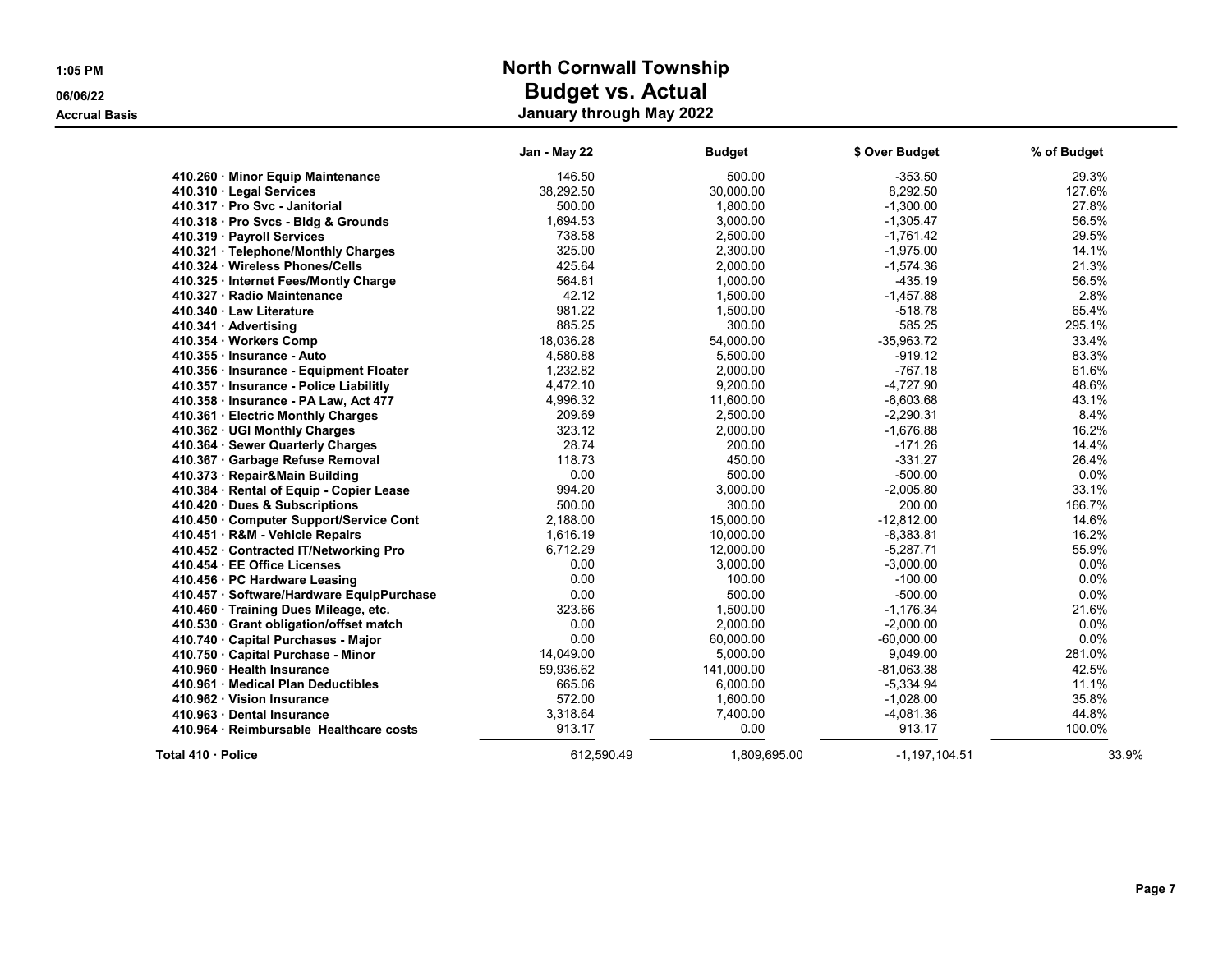| $1:05$ PM            | <b>North Cornwall Township</b> |  |
|----------------------|--------------------------------|--|
| 06/06/22             | <b>Budget vs. Actual</b>       |  |
| <b>Accrual Basis</b> | January through May 2022       |  |

|                                            | Jan - May 22 | <b>Budget</b> | \$ Over Budget | % of Budget |
|--------------------------------------------|--------------|---------------|----------------|-------------|
| $411 \cdot$ Fire                           |              |               |                |             |
| 411.200 Administration Operations          | 0.00         | 2,000.00      | $-2,000.00$    | 0.0%        |
| 411.210 · Firefighter Retention Program    | 2,990.00     | 8,000.00      | $-5,010.00$    | 37.4%       |
| $411.220 \cdot$ Supplies                   | 514.31       | 1.000.00      | $-485.69$      | 51.4%       |
| 411.250 · Equip Repair, Maint, Supplies    | 0.00         | 2,000.00      | $-2,000.00$    | 0.0%        |
| 411.354 · Insurance-WC                     | 7.396.94     | 19.000.00     | $-11.603.06$   | 38.9%       |
| 411.355 · Insurance - Auto                 | 10,910.00    | 9,200.00      | 1,710.00       | 118.6%      |
| 411.363 Annual Hydrant Rental              | 0.00         | 74,000.00     | $-74.000.00$   | 0.0%        |
| 411.500 Contribution to Fire Co.           | 0.00         | 20,000.00     | $-20,000.00$   | 0.0%        |
| 411.501 · State - Foreign Fire Relief      | 0.00         | 45,000.00     | $-45,000.00$   | 0.0%        |
| 411.740 · Future Capital Purchases         | 62,579.68    | 35,800.00     | 26,779.68      | 174.8%      |
| 411.750 Capital Purchase                   | 0.00         | 46,000.00     | $-46.000.00$   | 0.0%        |
| Total 411 Fire                             | 84,390.93    | 262,000.00    | -177,609.07    | 32.2%       |
| 412 • Ambulance/Emergency Protection       |              |               |                |             |
| 412.200 · Admin Operations                 | 0.00         | 1,000.00      | $-1,000.00$    | $0.0\%$     |
| 412.220 Operating Supplies                 | 0.00         | 1.000.00      | $-1,000.00$    | 0.0%        |
| 412.540 Ambulance/ Rescue Service Contr    | 0.00         | 38,000.00     | $-38,000.00$   | $0.0\%$     |
| 412.750 Cap Purchase - Emergency           | 0.00         | 32,000.00     | $-32,000.00$   | 0.0%        |
| Total 412 · Ambulance/Emergency Protection | 0.00         | 72,000.00     | $-72,000.00$   | 0.0%        |
| 413 · UCC & Code Enforcement               |              |               |                |             |
| 413.110 · Salary -Management               | 4.857.50     | 11.392.00     | $-6.534.50$    | 42.6%       |
| 413.111 · Salary - Admin Asst.             | 4,288.00     | 12,480.00     | $-8,192.00$    | 34.4%       |
| 413.114 Salary-Admin Assistant 1           | 2,028.00     | 3.627.00      | $-1,599.00$    | 55.9%       |
| 413.216 Operating Supplies - Notices       | 0.00         | 200.00        | $-200.00$      | 0.0%        |
| 413.300 · Building & Property Maintenance  | 2,070.50     | 5,000.00      | $-2,929.50$    | 41.4%       |
| 413.420 · Dues, Subscription & Membership  | 0.00         | 100.00        | $-100.00$      | 0.0%        |
| Total 413 · UCC & Code Enforcement         | 13,244.00    | 32,799.00     | $-19,555.00$   | 40.4%       |
| 414 · Planning/Zoning                      |              |               |                |             |
| 414.110 · Salary -Management/Admin Z&B     | 6,566.29     | 17,088.00     | $-10,521.71$   | 38.4%       |
| 414.111 · Salary -Permit & Zoning Admin    | 12,350.52    | 32,150.00     | $-19,799.48$   | 38.4%       |
| 414.310 · Zoning Officer/Pro Services      | 0.00         | 5,000.00      | $-5,000.00$    | $0.0\%$     |
| 414.314 · Zoning Hearing-Solicitor         | 0.00         | 2,500.00      | $-2,500.00$    | 0.0%        |
| 414.341 Advertising/Printing               | 0.00         | 1,000.00      | $-1,000.00$    | $0.0\%$     |
| 414.420 Dues, Subscr & Membership          | 0.00         | 100.00        | $-100.00$      | 0.0%        |
| Total 414 · Planning/Zoning                | 18.916.81    | 57.838.00     | $-38.921.19$   | 32.7%       |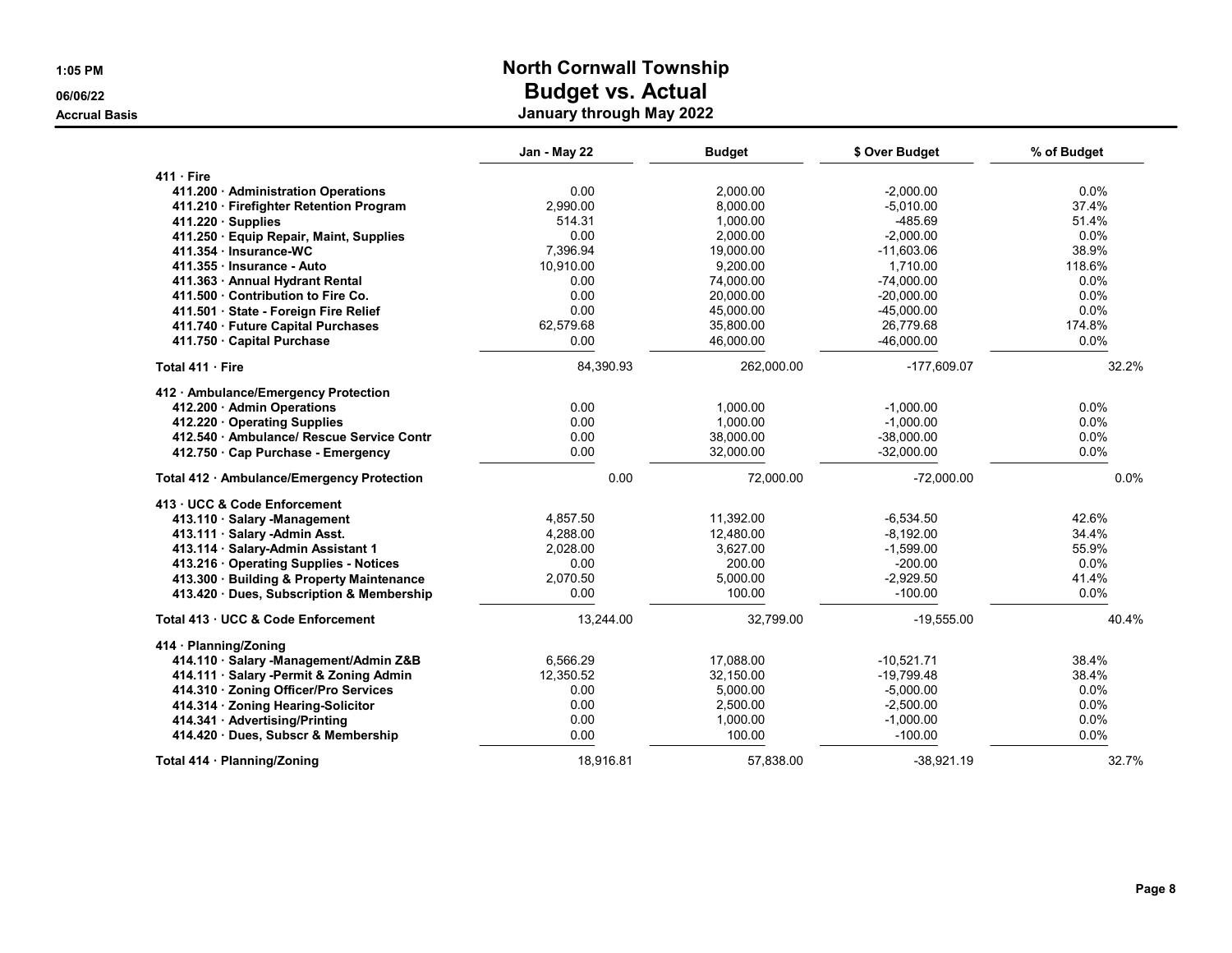| 1:05 PM                          |                                                               | <b>North Cornwall Township</b> |                    |                          |              |  |
|----------------------------------|---------------------------------------------------------------|--------------------------------|--------------------|--------------------------|--------------|--|
| 06/06/22<br><b>Accrual Basis</b> | <b>Budget vs. Actual</b><br>January through May 2022          |                                |                    |                          |              |  |
|                                  |                                                               | Jan - May 22                   | <b>Budget</b>      | \$ Over Budget           | % of Budget  |  |
|                                  | 415 · EMA                                                     |                                |                    |                          |              |  |
|                                  | 415.100 · EMA - Emergency Services                            | 0.00                           | 2,000.00           | $-2,000.00$              | 0.0%         |  |
|                                  | 415.192 · FICA -SS, Medicare, UC                              | 0.00                           | 200.00             | $-200.00$                | 0.0%         |  |
|                                  | 415.242 Operating Supplies<br>415.460 · EMA-Public Safety Fee | 0.00<br>0.00                   | 200.00<br>7,000.00 | $-200.00$<br>$-7,000.00$ | 0.0%<br>0.0% |  |
|                                  |                                                               |                                |                    |                          |              |  |
|                                  | Total 415 · EMA                                               | 0.00                           | 9,400.00           | $-9,400.00$              | $0.0\%$      |  |
|                                  | 426 · Recycling Collection & Disposal                         |                                |                    |                          |              |  |
|                                  | 426.110 · Salary -Admin, Recycling                            | 2,850.12                       | 8,868.00           | $-6,017.88$              | 32.1%        |  |
|                                  | 426.232 · Vehicle Fuel-Diesel                                 | 1,765.25                       | 4,000.00           | $-2,234.75$              | 44.1%        |  |
|                                  | 426.355 · Insurance - Auto                                    | 2,659.23                       | 3,060.00           | $-400.77$                | 86.9%        |  |
|                                  | 426.372 Yards&Grnds - Repairs/Maint                           | 0.00                           | 1,000.00           | $-1,000.00$              | 0.0%         |  |
|                                  | 426.420 Dues/Licenses/Memberships                             | 0.00                           | 100.00             | $-100.00$                | 0.0%         |  |
|                                  | 426.450 · Equip Repairs, Parts, Supplies                      | 2,023.12                       | 7,000.00           | $-4,976.88$              | 28.9%        |  |
|                                  | 426.451 Vehicle Repairs, Parts, Suppl                         | 1,483.22                       | 7,000.00           | $-5,516.78$              | 21.2%        |  |
|                                  | 426.460 · Training/Seminars                                   | 0.00                           | 200.00             | $-200.00$                | 0.0%         |  |
|                                  | 426.540 Tire Collections Program                              | 170.00                         | 200.00             | $-30.00$                 | 85.0%        |  |
|                                  | 426.750 Capital Purchase                                      | 0.00                           | 24,850.00          | $-24,850.00$             | $0.0\%$      |  |
|                                  | Total 426 · Recycling Collection & Disposal                   | 10,950.94                      | 56,278.00          | -45,327.06               | 19.5%        |  |
|                                  | 429 Sanitation                                                |                                |                    |                          |              |  |
|                                  | 429.110 · Salary -Wastewater Management                       | 2,412.79                       | 5,696.00           | $-3,283.21$              | 42.4%        |  |
|                                  | 429.111 · Salary - Public Works Director                      | 2,160.00                       | 6,240.00           | $-4,080.00$              | 34.6%        |  |
|                                  | 429.112 · Salary - Permits & Zoning Admin                     | 1,900.08                       | 4,947.00           | $-3,046.92$              | 38.4%        |  |
|                                  | 429.113 · Salary -PT Financial Admin                          | 1,157.72                       | 3,145.00           | $-1,987.28$              | 36.8%        |  |
|                                  | 429.114 · Salary-PT Admin Assist 2                            | 2,704.00                       | 4,836.00           | $-2,132.00$              | 55.9%        |  |
|                                  | 429.120 · Highway Dept. Foreman                               | 3,225.00                       | 8,565.00           | $-5,340.00$              | 37.7%        |  |
|                                  | 429.121 · Highway Dept. Asst. 1                               | 1,866.82                       | 4,947.00           | $-3,080.18$              | 37.7%        |  |
|                                  | 429.122 · Highway Dept. Asst. 2                               | 1,959.34                       | 9,100.00           | $-7,140.66$              | 21.5%        |  |
|                                  | Total 429 · Sanitation                                        | 17,385.75                      | 47,476.00          | $-30,090.25$             | 36.6%        |  |
|                                  | 430 · PWD Gen Svcs - Administration                           |                                |                    |                          |              |  |
|                                  | 430.110 · Wages - Management/Admin - Hwy                      | 2,188.79                       | 5,697.00           | $-3,508.21$              | 38.4%        |  |
|                                  | 430.111 · Salary - Highway Dept. Foreman                      | 7,152.00                       | 18,720.00          | $-11,568.00$             | 38.2%        |  |
|                                  | 430.115 · Wages - Part Time                                   | 198.00                         | 7,000.00           | $-6,802.00$              | 2.8%         |  |
|                                  | 430.116 · O/T Wages                                           | 8,249.40                       | 9,500.00           | $-1,250.60$              | 86.8%        |  |
|                                  | 430.120 · Wages-Highway Foreman                               | 13,975.01                      | 37,115.00          | $-23,139.99$             | 37.7%        |  |
|                                  | 430.121 · Salary-Hwy Dept Laborer (II)                        | 13,067.73                      | 34,632.00          | $-21,564.27$             | 37.7%        |  |
|                                  | 430.122 · Salary-Hwy Dept Laborer (I)                         | 13,715.37                      | 63,700.00          | -49,984.63               | 21.5%        |  |
|                                  | 430.192 · FICA - SS/Medicare                                  | 7,221.03                       | 15,560.00          | $-8,338.97$              | 46.4%        |  |
|                                  | 430.194 · Unemployement Comp                                  | 19.68                          | 1,390.00           | $-1,370.32$              | 1.4%         |  |
|                                  | 430.197 · NU Pension Plan Contribution                        | 0.00                           | 20,440.00          | $-20,440.00$             | 0.0%         |  |
|                                  | 430.198 · Act 457 Contributions                               | 129.78                         | 300.00             | -170.22                  | 43.3%        |  |
|                                  | 430.199 · Life Insurances                                     | 108.10                         | 200.00             | $-91.90$                 | 54.1%        |  |
|                                  | 430.220 Operating Supplies                                    | 245.56                         | 1,000.00           | $-754.44$                | 24.6%        |  |
|                                  | 430.221 · Ag Supplies & Chemicals                             | 1,311.20                       | 1,500.00           | $-188.80$                | 87.4%        |  |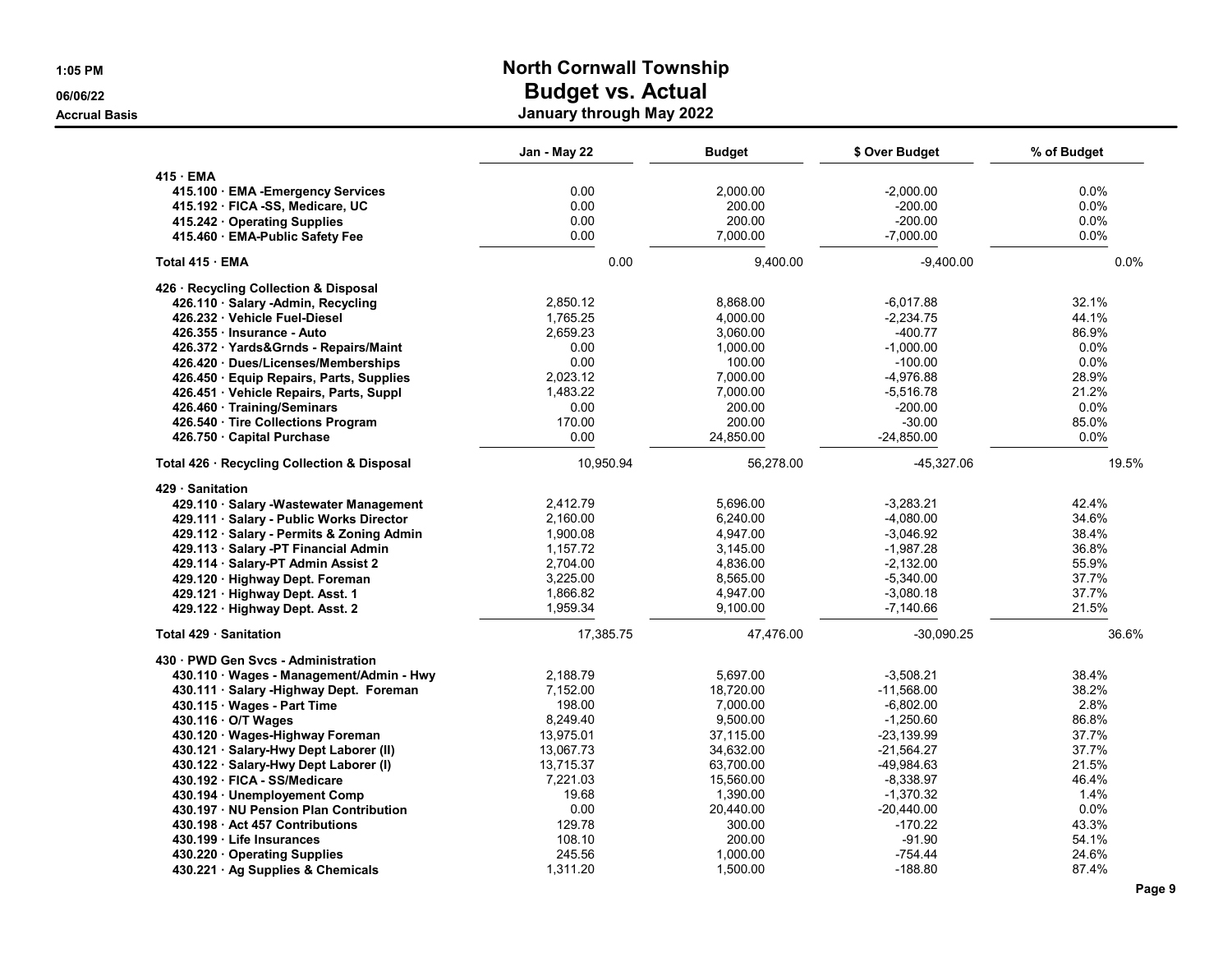|                                                                                     | Jan - May 22 | <b>Budget</b> | \$ Over Budget | % of Budget |
|-------------------------------------------------------------------------------------|--------------|---------------|----------------|-------------|
| 430.238 Clothing/Safety Equipment                                                   | 180.37       | 900.00        | $-719.63$      | 20.0%       |
| 430.316 · Drug Testings                                                             | 260.00       | 250.00        | 10.00          | 104.0%      |
| 430.318 PWD B&G Contracted Svc                                                      | 326.00       | 300.00        | 26.00          | 108.7%      |
| 430.324 · Wireless Phones/Monthly Charges                                           | 75.11        | 1,000.00      | $-924.89$      | 7.5%        |
| 430.354 · Workers Comp Insurances                                                   | 4,764.56     | 14,200.00     | $-9,435.44$    | 33.6%       |
| 430.355 · Insurance - Auto                                                          | 4,964.52     | 5,200.00      | $-235.48$      | 95.5%       |
| 430.356 · Insurance - Equipment Floater                                             | 2,438.10     | 3,900.00      | $-1,461.90$    | 62.5%       |
| 430.359 Insurance - Herbicide/Pesticide                                             | 965.07       | 1,450.00      | -484.93        | 66.6%       |
| 430.361 · Electric Monthly Charges                                                  | 301.35       | 1,200.00      | $-898.65$      | 25.1%       |
| 430.362 · UGI Monthly Charges                                                       | 926.55       | 1,000.00      | $-73.45$       | 92.7%       |
| 430.364 · Water & Sewer Monthly Charges                                             | 57.49        | 600.00        | -542.51        | 9.6%        |
| 430.367 · Garbage - Trash Removal                                                   | 237.48       | 600.00        | $-362.52$      | 39.6%       |
| 430.373 · Repair & Maint - Hwy Garage Bui                                           | 1,411.24     | 1,500.00      | $-88.76$       | 94.1%       |
| 430.460 · Meetings, Conference & Educatio                                           | 190.00       | 500.00        | $-310.00$      | 38.0%       |
| 430.500 · Property Damage - Ins Claim                                               | 3,590.00     | 1,000.00      | 2,590.00       | 359.0%      |
| 430.960 · Health Insurance                                                          | 26,154.50    | 68.000.00     | $-41,845.50$   | 38.5%       |
| 430.961 Medical Plan Deductibles                                                    | 1,471.05     | 3,500.00      | $-2,028.95$    | 42.0%       |
| 430.962 · Vision Insurance                                                          | 220.00       | 500.00        | $-280.00$      | 44.0%       |
| 430.963 Dental Insurance                                                            | 1,435.95     | 2.700.00      | $-1.264.05$    | 53.2%       |
| 430.964 · Reimbursable Healthcare Costs                                             | 2,145.89     | 4,750.00      | $-2,604.11$    | 45.2%       |
| Total 430 · PWD Gen Svcs - Administration                                           | 119,696.88   | 329,804.00    | $-210, 107.12$ | 36.3%       |
| 432 · Snow & Ice Removal                                                            |              |               |                |             |
| 432.245 · Supplies - Salt/Anti-Skid                                                 | 29,559.74    | 30,000.00     | $-440.26$      | 98.5%       |
| 432.374 Winter Equip Repairs & Maint                                                | 255.86       | 3,000.00      | $-2.744.14$    | 8.5%        |
| 432.450 Contracted Services                                                         | 5,999.00     | 15,000.00     | $-9,001.00$    | 40.0%       |
| Total 432 · Snow & Ice Removal                                                      | 35,814.60    | 48,000.00     | $-12,185.40$   | 74.6%       |
| 433 · Traffic Sign, Signal & Markings                                               |              |               |                |             |
| 433.245 Operating Supplies-Other Servic                                             | 2,233.23     | 5,000.00      | $-2,766.77$    | 44.7%       |
| 433.361 · Traffic Signal Utility Bills                                              | 1,017.88     | 3,500.00      | $-2,482.12$    | 29.1%       |
| 433.374 · Repairs & Maintenance                                                     | 2,616.98     | 7,000.00      | $-4,383.02$    | 37.4%       |
| 433.450 · Traffic Signal Agreement                                                  | 0.00         | 3,000.00      | $-3,000.00$    | 0.0%        |
| Total 433 · Traffic Sign, Signal & Markings                                         | 5,868.09     | 18,500.00     | $-12,631.91$   | 31.7%       |
| 434 · Street Lighting                                                               |              |               |                |             |
| 434.361 · Electric - Street Lights                                                  | 37,227.01    | 90,000.00     | $-52,772.99$   | 41.4%       |
| 434.368 · Electric-At Signals                                                       | 258.86       | 2,000.00      | $-1,741.14$    | 12.9%       |
|                                                                                     | 1,551.08     | 5,000.00      | $-3,448.92$    | 31.0%       |
|                                                                                     |              |               |                |             |
| 434.374 · Street Light Repairs & Maint<br>434.700 · Capital Purchase-Fixtures/Poles | 0.00         | 7,000.00      | $-7,000.00$    | 0.0%        |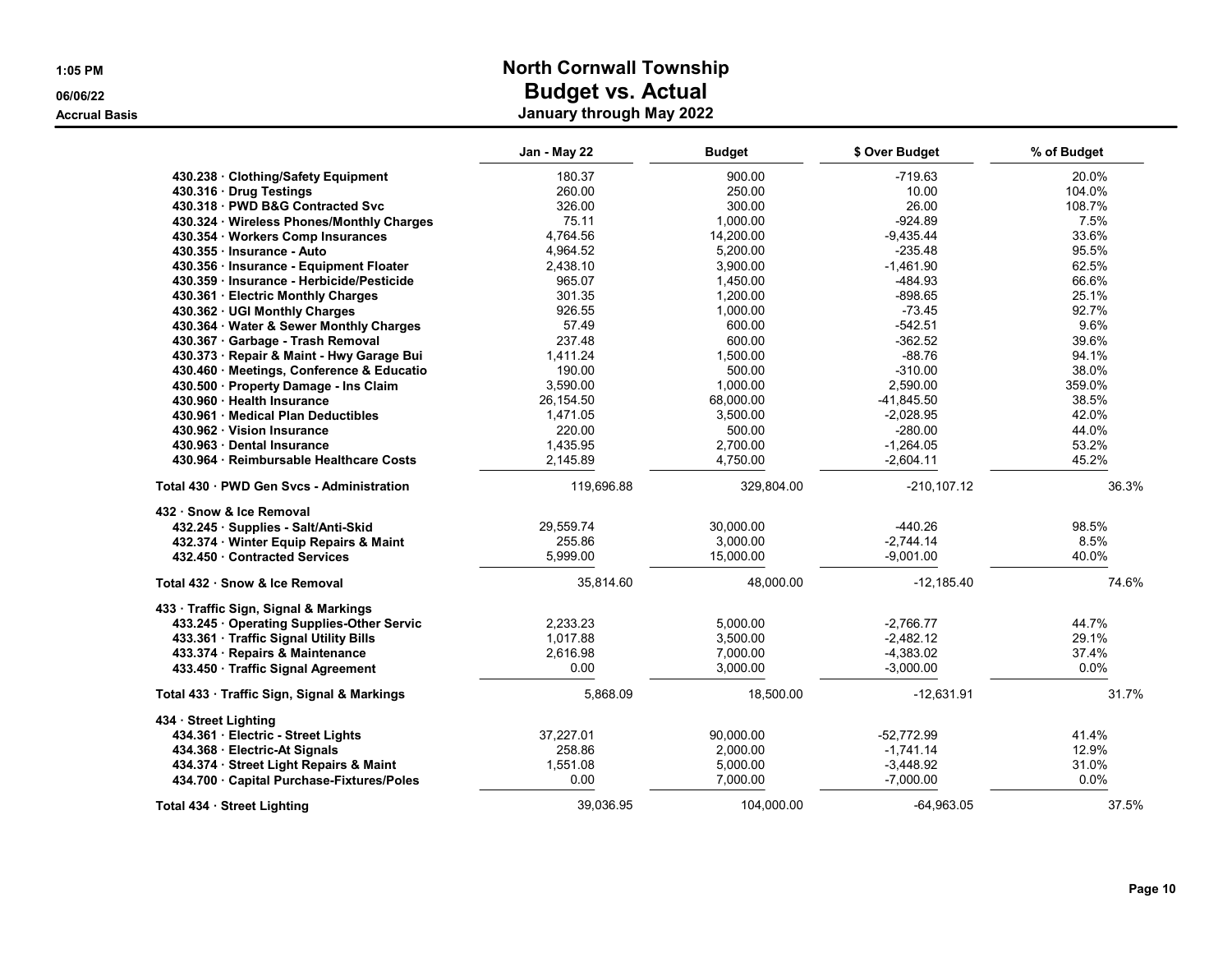|                                              | Jan - May 22 | <b>Budget</b> | \$ Over Budget | % of Budget |
|----------------------------------------------|--------------|---------------|----------------|-------------|
| 436 · Storm Sewer & Drains                   |              |               |                |             |
| 436.101 · Stormwater Management Fees         | 2,241.00     |               |                |             |
| 436.110 · Salary- Stormwater Mgt/Admin       | 2.188.79     | 5,696.00      | $-3,507.21$    | 38.4%       |
| 436.111 · Salary - Public Works Director     | 2,384.00     | 6,240.00      | $-3,856.00$    | 38.2%       |
| 436.113 · Salary-PT Financial Admin          | 1,157.72     | 3,145.00      | $-1,987.28$    | 36.8%       |
| 436.115 · PT Admin Asst 1                    | 60.75        | 2,500.00      | $-2,439.25$    | 2.4%        |
| 436.120 · Salary - Highway Dept. Foreman     | 2,150.00     | 5,710.00      | $-3,560.00$    | 37.7%       |
| 436.121 · Salary-Hwy Dept Labor (II)         | 1,866.82     | 4,947.00      | $-3,080.18$    | 37.7%       |
| 436.122 · Salary-Hwy Dept Labor (I)          | 1,959.34     | 9,100.00      | -7,140.66      | 21.5%       |
| Total 436 · Storm Sewer & Drains             | 14,008.42    | 37,338.00     | $-23,329.58$   | 37.5%       |
| 437 · Equip/Machinery/Tools M&R              |              |               |                |             |
| 437.220 Operating Shop Supplies              | 744.02       | 1.500.00      | $-755.98$      | 49.6%       |
| 437.226 · Cleaning Supplies                  | 0.00         | 500.00        | $-500.00$      | 0.0%        |
| 437.231 Vehicle Fuel - Gasoline              | 286.59       | 600.00        | $-313.41$      | 47.8%       |
| 437.232 Vehicle Fuel - Diesel                | 5,247.26     | 8,500.00      | $-3,252.74$    | 61.7%       |
| 437.234 Lubricant/Oil                        | 2,073.30     | 1,000.00      | 1,073.30       | 207.3%      |
| 437.250 · Equip Repairs, Maint, Supplies     | 1,976.11     | 6.000.00      | -4.023.89      | 32.9%       |
| 437.251 Vehicle Rep, Maint, Supply & Part    | 5,606.01     | 6,000.00      | $-393.99$      | 93.4%       |
| 437.260 Tools & Small Equipment              | 1,047.49     | 2,500.00      | $-1,452.51$    | 41.9%       |
| 437.327 · Radio Equipment Maintenance        | 0.00         | 250.00        | $-250.00$      | 0.0%        |
| 437.374 · Equipment Service(Rep & Mnt.)      | 47.00        | 500.00        | $-453.00$      | 9.4%        |
| 437.740 Capital Purch-Mach/Equip             | 0.00         | 1,000.00      | $-1.000.00$    | $0.0\%$     |
| 437.750 · Cap Purchases/Equip                | 0.00         | 50,000.00     | $-50,000.00$   | 0.0%        |
| Total 437 · Equip/Machinery/Tools M&R        | 17,027.78    | 78,350.00     | $-61,322.22$   | 21.7%       |
| 438 · Roads & Bridges M&R                    |              |               |                |             |
| 438.245 · Supplies/Materials Road Repair     | 5,850.00     | 4,000.00      | 1.850.00       | 146.3%      |
| 438.250 · Asphalt Materials                  | 147.40       | 3,000.00      | $-2,852.60$    | 4.9%        |
| 438.313 Engineering                          | 2.668.44     |               |                |             |
| 438.341 · Bid Advertising                    | 0.00         | 400.00        | $-400.00$      | 0.0%        |
| 438.384 · Equipment Rental                   | 0.00         | 2,000.00      | $-2,000.00$    | 0.0%        |
| Total 438 · Roads & Bridges M&R              | 8,665.84     | 9,400.00      | $-734.16$      | 92.2%       |
| 451 · Recreation Administration              |              |               |                |             |
| 451.110 · Salary -Management/Admin           | 2,188.79     | 5,696.00      | $-3,507.21$    | 38.4%       |
| 451.115 · Salary-PT Seasonal Maintenance     | 198.00       | 6,000.00      | $-5,802.00$    | 3.3%        |
| 451.120 · Salary - Hwy Foreman               | 2,150.00     | 5,710.00      | $-3,560.00$    | 37.7%       |
| 451.121 · Salary-Hwy Dept Labor (II)         | 1,866.82     | 4,947.00      | $-3,080.18$    | 37.7%       |
| 451.122 · Salary-Hwy Dept Labor (I)          | 1,959.34     | 9,100.00      | $-7,140.66$    | 21.5%       |
| <b>Total 451 · Recreation Administration</b> | 8,362.95     | 31,453.00     | $-23,090.05$   | 26.6%       |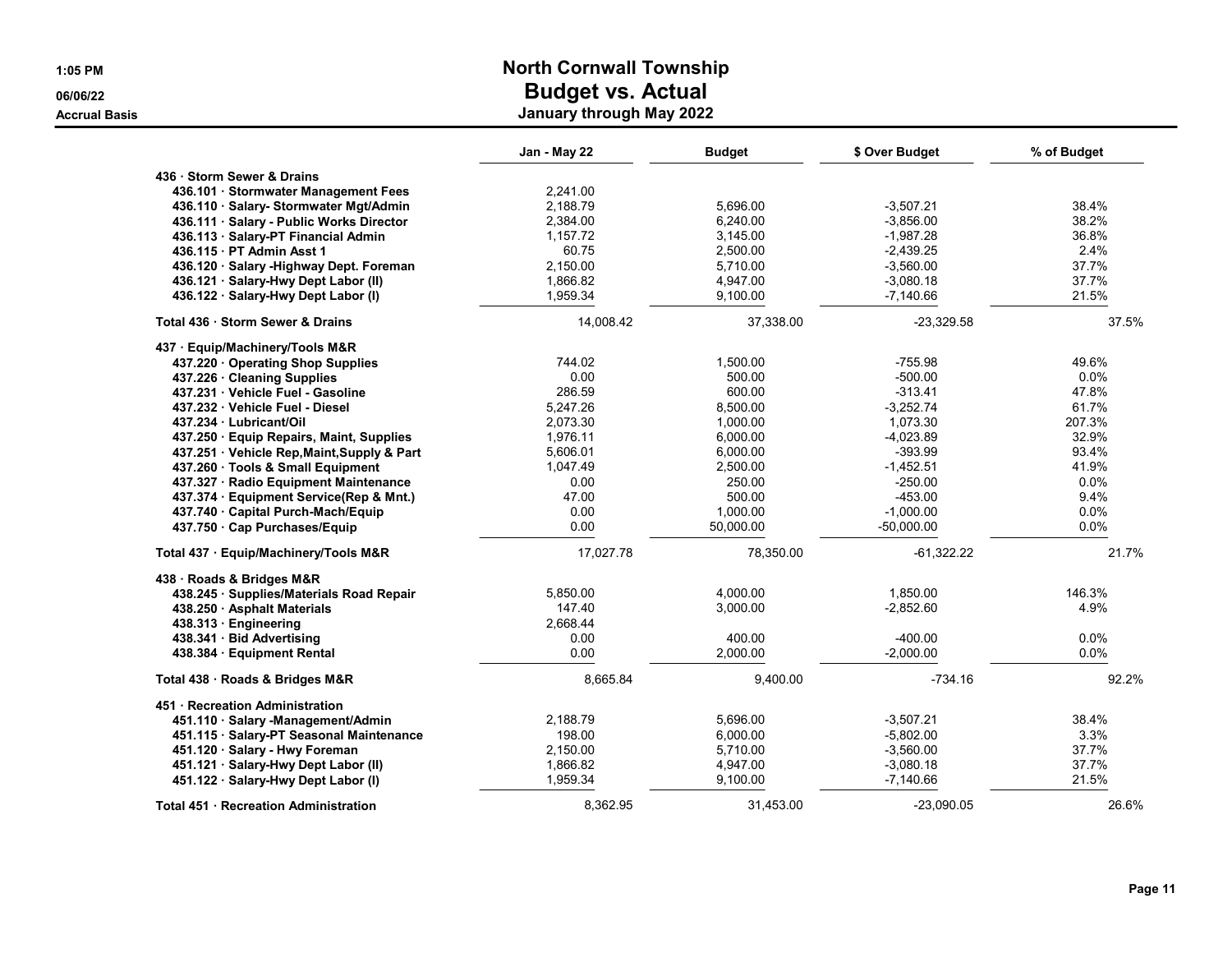|                                                 | Jan - May 22 | <b>Budget</b> | \$ Over Budget | % of Budget |
|-------------------------------------------------|--------------|---------------|----------------|-------------|
| 452 · Participant Recreation                    |              |               |                |             |
| 452.247 · Playground - Operating Supplies       | 0.00         | 100.00        | $-100.00$      | 0.0%        |
| 452.250 · Advertising/Park Event Sponsor        | 0.00         | 5.000.00      | $-5.000.00$    | 0.0%        |
| Total 452 · Participant Recreation              | 0.00         | 5.100.00      | $-5.100.00$    | 0.0%        |
| 454 · Parks                                     |              |               |                |             |
| 454.247 General Park Repairs/Maint              | 1,036.39     | 3,000.00      | $-1,963.61$    | 34.5%       |
| 454.248 · Woods & Turf Maintenance              | 4,223.49     | 8,000.00      | $-3,776.51$    | 52.8%       |
| 454.249 · Athletic Fac. Repairs/Maint           | 1,945.39     | 2,000.00      | $-54.61$       | 97.3%       |
| 454.250 · Advertising/Sponsorship               | 41,477.71    | 41,000.00     | 477.71         | 101.2%      |
| 454.313 · Enginr Svc - DCNR                     | 3.006.96     |               |                |             |
| 454.357 · Insurance - Facilities                | 0.00         | 2,500.00      | $-2,500.00$    | 0.0%        |
| 454.361 · Electric Monthly Charges              | 1,297.24     | 1,500.00      | $-202.76$      | 86.5%       |
| 454.362 · Utility - UGI Monthly                 | 394.58       | 2,000.00      | $-1,605.42$    | 19.7%       |
| 454.364 · Utility-Public Water & Sewer          | 123.12       | 500.00        | $-376.88$      | 24.6%       |
| 454.373 · Building Repairs & Improvement        | 29.50        | 500.00        | $-470.50$      | 5.9%        |
| 454.380 · Rentals - Portable Toilets            | 1,479.00     | 4,000.00      | $-2,521.00$    | 37.0%       |
| 454.740 Cap Purch - Rec Equipment               | 0.00         | 12,000.00     | $-12,000.00$   | 0.0%        |
| 454.750 Capital Purchase                        | 2,238.67     | 100,000.00    | -97,761.33     | 2.2%        |
| Total 454 · Parks                               | 57,252.05    | 177,000.00    | $-119,747.95$  | 32.3%       |
| 456 Libraries<br>456.540 · Library Contribution | 0.00         | 10,000.00     | $-10,000.00$   | 0.0%        |
| Total 456 · Libraries                           | 0.00         | 10,000.00     | $-10,000.00$   | 0.0%        |
| 459 Culture - Organizations                     |              |               |                |             |
| 459.450 · SPCA/Humane Society                   | 0.00         | 1,000.00      | $-1,000.00$    | 0.0%        |
| Total 459 · Culture - Organizations             | 0.00         | 1,000.00      | $-1,000.00$    | 0.0%        |
| 461 Conservation - Natural Resource             |              |               |                |             |
| 461.520 · Farmland Preservation                 | 3,000.00     | 3,000.00      | 0.00           | 100.0%      |
| Total 461 · Conservation - Natural Resource     | 3,000.00     | 3,000.00      | 0.00           | 100.0%      |
| 471 General Obligation Note                     |              |               |                |             |
| 471.300 Gen Obl Notes-Principal                 | 0.00         | 50,000.00     | $-50,000.00$   | 0.0%        |
| Total 471 · General Obligation Note             | 0.00         | 50,000.00     | $-50,000.00$   | 0.0%        |
| 489 · Miscellaneous Expense                     | 1,302.05     | 1,000.00      | 302.05         | 130.2%      |
| 489.000 · Miscellaneous Expense                 |              |               |                |             |
| Total 489 · Miscellaneous Expense               | 1,302.05     | 1,000.00      | 302.05         | 130.2%      |